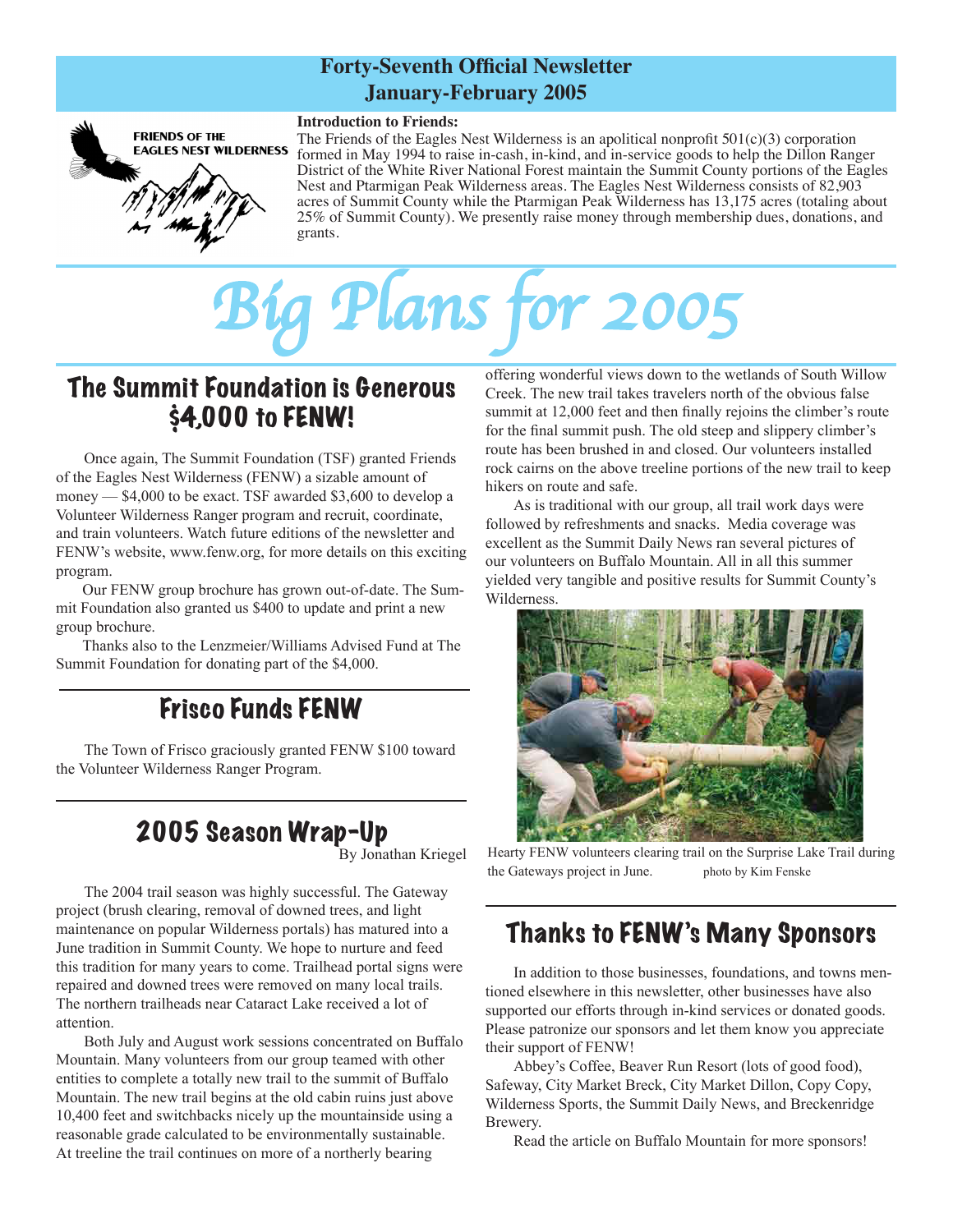## Fielder Fundraiser a Great Success!

## New Year's Howdy

FENW's fundraiser featuring a slide show by John Fielder earned our group \$1,277 from book sales and \$1,942 from ticket sales. That's a whopping \$3,000 after expenses were paid. John generously donated 40% of the proceeds from book sales to our group. Besides enjoying a fantastic slide show of John's adventures photogrphing wild places for his new book, *Mountain Ranges of Colorado*, attendees bought Christmas presents for themselves and friends. Food and drink topped off the evening.

Thanks for your support, John and slide show attendees!



John Fielder listening to Currie Craven's welcome speech. Door prize pack on the left is from Wilderness Sports and everyone enjoyed the cake to the right. photo by Maryann Gaug

## 2005 Tentative Trail Dates

We have already met with the Forest Service and set tentative dates and possible project locations for the upcoming season. The Gateway project is pretty firm and unlikely to be changed. The July and August dates and projects will be firmed up this spring.

- June 18 Gateway Project the usual suspects
- July 23 Boulder Lake, South Willow Creek wetlands, or Mahan Lake
- August Late in the month. South Willow Creek Wetlands or reroute of Salt Lick trail below Wilderness boundary in conjunction with Summit Fat Tire Society.

Dear Friends:

I would like to wish all Friends of the Eagles Nest Wilderness a very Happy New Year and many thanks for your invaluable support in '04. The holidays were magical and joyous for the Craven home with my visiting parents making Christmas complete for the first time in many years.

You are probably aware 2004 marked FENW's  $10<sup>th</sup>$ anniversary and the 40<sup>th</sup> of the landmark Wilderness Act. We shared many successes, making this year of milestones one of our greatest accomplishments and unfolding many promising opportunities. Adding outstanding board members, launching www.fenw.org, benefitting from an inspiring slide show by Colorado's most beloved photographer, John Fielder, and seeing our most ambitious project ever, the completion of the Buffalo Mountain trail, make 2004 our best year ever!

In an all-volunteer organization such as ours, the commitment of volunteers from the work boots to the board continues to inspire. Long-time board members Jonathan Kriegel and Maryann Gaug were rejoined by John Taylor and Kem Swarts, and welcomed Tom Jones, Sr. and Kim Fenske. The Board of Directors are grateful to all members who continue to be the core of our success through their membership dollars and volunteer labor. Board members invite all members to attend any Board meeting. We have held monthly meetings at the County Commons on the third Thursday evening. We are exploring changing the meeting night to the fourth Thursday to meet our active Board members' many interests and other time commitments. Please check our web site for Board meeting locations and times and consider joining us. Everyone's input and interest are always welcome. Please encourage your friends and neighbors to join us! As you know, membership is rewarding and fun!

The New Year offers exciting new opportunities. In this time of many challenges for the Forest Service, our volunteer partnership is recognized as being needed now more than ever. We are organizing a "Volunteer Wilderness Ranger" program to assist our local land managers. We are constructing a grant request to meet one of the USFS Chief's challenges, controlling invasive weeds in our local Wilderness Areas. In addition to traditional volunteer work projects, such as the field season's first, the "Gateways to the Wilderness" trail clearing, we are partnering with the Summit Fat Tire Society (SFTS) to construct a much needed loop option in the Salt Lick area. Please refer to our listing of projects in this newsletter and on the web site.

Thank you very much for all you have helped us achieve. This year will be critical for all of us to stay in touch with the challenge of responsible wilderness stewardship.

Have a safe and wonderful 2005. See you on the trail.

Currie FENW President and Board Chair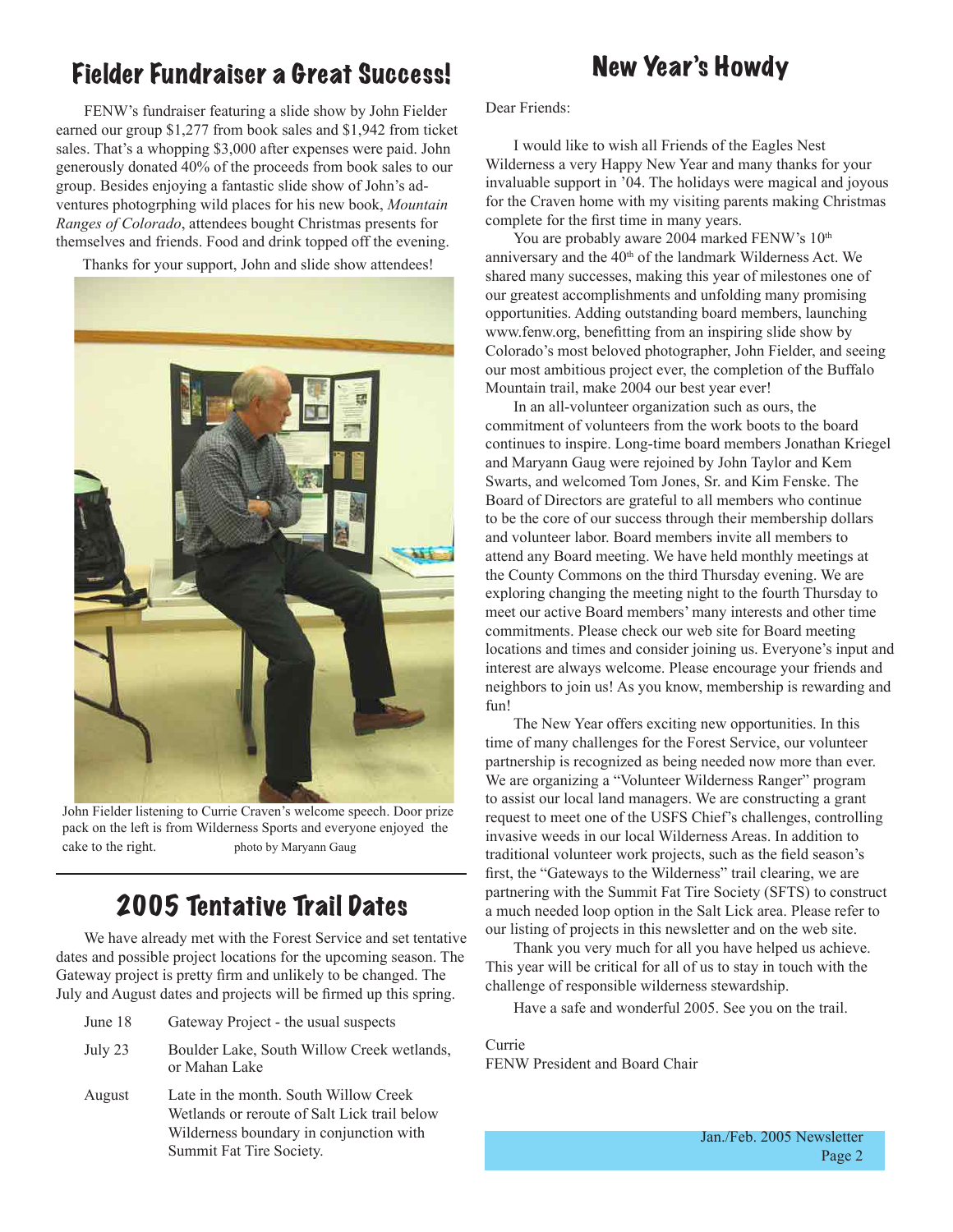## Buffalo Mountain Trail Reconstruction Completed!



FENW volunteers with USFS trail crew leader, Don Dressler, on the new trail through the boulder field on Buffalo Mountain

photo by Currie Craven

After many years of talking and studying, trail reconstruction up Buffalo Mountain was finally completed during Summer 2004.

FENW received an \$18,900 grant from State Trails/Parks to hire the Rocky Mountain Youth Corps (RMYC) for four weeks. A crew of eight young adults (all over 18) and two crew leaders worked really hard on the mountain. The U.S. Forest Service (USFS) trail crew of four also worked hard for four weeks. Luckily the weather cooperated and the thunderstorms held off until late afternoon.

FENW provided two volunteer trail crews for building cairns and buffing out the new trail. Volunteers for Outdoor Colorado (VOC) spent two days revegetating the old climber's trail.

Many thanks to The Summit Foundation, The Merriman Foundation, Buffalo Mountain Metro District, Colorado Mountain Club Foundation, 1st Bank Silverthorne, Wilderness Sports, Omni Real Estate, and Wildernest Property Management for donating most of the matching funds for the grant! USFS labor counted also. The Town of Silverthorne granted free showers and rec center passes for the RMYC crew, who were very grateful! Silverthorne also awarded FENW free rec center showers and Rainbow Park use for VOC camping.



Above: RMYC crew building new trail.

Right: Don's gloves after 8 days.

Two below: USFS crew building new trail.

photos courtesy USFS







Left: FENW volunteers building cairn after cairn. photo by Kim Fenske

> Jan./Feb. 2005 Newsletter Page 3



Jonathan Kriegel and Marilyn Repsher building a cairn. photo by Currie Craven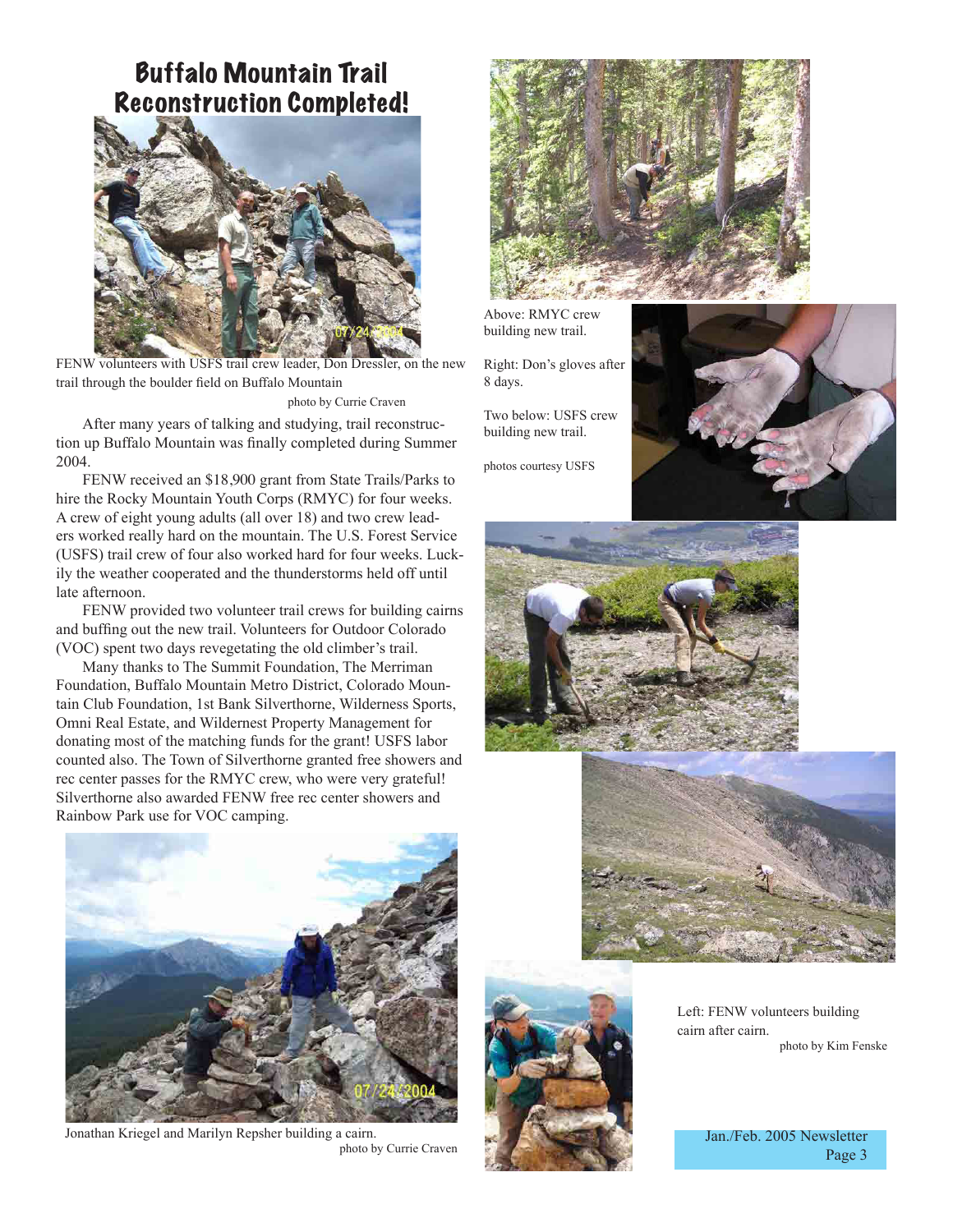## Thanks to FENW Volunteers!

Thanks to the following volunteers who helped with our trail projects during summer 2004:

Gateways in June: Karen Fox, Virgil Robinson, Barbara Bouche, Maxine Solomon, Paul Saunders, Jeremy Puester, Marshall Rutz, John Taylor, Kim Fenske, Kurt Steuer, Currie Craven, Jonathan Kriegel, Guff Van Vooren, Kurt Morscher.

Buffalo Mountain in July: Don and Lee Parsons, Kim Fenske, John Koop, Currie Craven, Jonathan Kriegel, Guff Van Vooren, Dave Raymond, Marilyn Repsher.

Buffalo Mountain in August: Guy Warren, James Evans, Jordan Alcala, Joe Kramer, Miriam Choe, Kimberly Johnson, Spencer Ermart, Jeff Turre, Dave Blakeslee, Kurt Steuer, Bill Reed, Kim Fenske, Kurt Morscher, John Taylor.

## National Forest Foundation Wilderness Challenge Grant Proposal **We need YOUR help to get this grant!**

#### **Volunteer Wilderness Ranger Project**

For a couple of years, the FENW Board of Directors has discussed creating a Volunteer Wilderness Ranger (VWR) program to increase the number of visitor contacts in our Wilderness areas. Why? Many visitors (and even locals) don't understand what Wilderness is or how to travel softly on the land to preserve the wild characteristics for other visitors and wildlife.

Budget cuts to recreation and wilderness programs continue to plague the USFS in our area. The number of Wilderness rangers in the east end of the White River National Forest have decreased from four covering the Eagles Nest and Ptarmigan Peak Wilderness areas a few years ago to only two rangers last year for those two Wildernesses plus Holy Cross Wilderness.

During Gateways 2003, one volunteer expressed interest in being a Volunteer Wilderness Ranger and the ball started to roll.

With grants received this year from The Summit Foundation and the Town of Frisco, FENW will be developing a training program and recruiting interested volunteers for summer field work. If people are interested, the program can continue during the winter.

#### **Noxious Weeds and Recreation Site Monitoring**

The FENW Board caught wind of the National Forest Foundation's (NFF) Wilderness Stewardship grants. Dale Bosworth, Chief of the Forest Service, established the Wilderness Stewardship Challenge to assure that 100% of all Forest Service Wilderness Areas meet baseline standards by the 50th anniversary of the Wilderness Act in 2014. The FENW Board decided we could use the above VWR grant monies as matching funds for a larger project that would include not only the VWR program but also would train VWRs and other volunteers to identify and map areas of noxious weeds and to hire a contractor to treat the noxious weeds. While we're out there, we can also do some recreation site monitoring. Those tasks will meet three of Chief Bosworth's ten challenges. Several other items are already being addressed in the Dillon Ranger District.

#### **Wilderness Challenges**

To read more about the 10 challenges, check out: www.natio

nalforestfoundation.org/wilderness\_stewardship\_10year.html.

- The three challenges which FENW plans to address are:
- Wilderness is successfully treated for noxious/invasive plants.
- Wilderness education plans are implemented.
- Wilderness has completed recreation site inventory.

#### **Why are contacts, noxious weeds, and recreation site monitoring important? The four threats to National Forest lands.**

 On Jan. 16, 2004, Chief Bosworth gave a talk to the Idaho Environmental Forum. He discussed four threats to our forests and grasslands. Two of those threats are the spread of invasive species and unmanaged outdoor recreation.

Some key points on these two threats:

#### **Invasive Species:**

- 1. Economically, invasive weeds cost the U.S. about \$13 billion per year. For all invasives combined, it comes to about \$138 billion per year in total economic damages and associated control costs.
- 2. Ecologically, invasives threaten the survival of native species. Scientists estimate that invasives contribute to the decline of up to half of all endangered species. Invasives are the single greatest cause of loss of biodiversity in the US, second only to loss of habitat.



Yellow Toadflax, a noxious weed in Summit County photo courtesy Colorado Weed Mgmt. Assoc.

#### **Unmanaged Outdoor Recreation:**

Visitors to National Forest System managed lands grew 18 times from 1946 to 2000. In 2002, the number of visitors reached 214 million. As the U.S. population is expected to more than double by 2100, the number of visitors to national forests and grasslands is expected to dramatically increase.

To read more about the four threats and link to the Chief's speech, check out: www.fs.fed.us/projects/four-threats/.

#### **Local Weed Problems**

Do we have a noxious weed problem in our Wilderness areas? We sure do. The USFS has identified many areas of noxious weeds near Cataract Lake and in areas near North Rock Creek, Slate Creek, and Brush Creek. USFS Wilderness manager, Beth Boyst, indicated to the Board that noxious weeds are a definite problem but we have a chance to actually eradicate them in our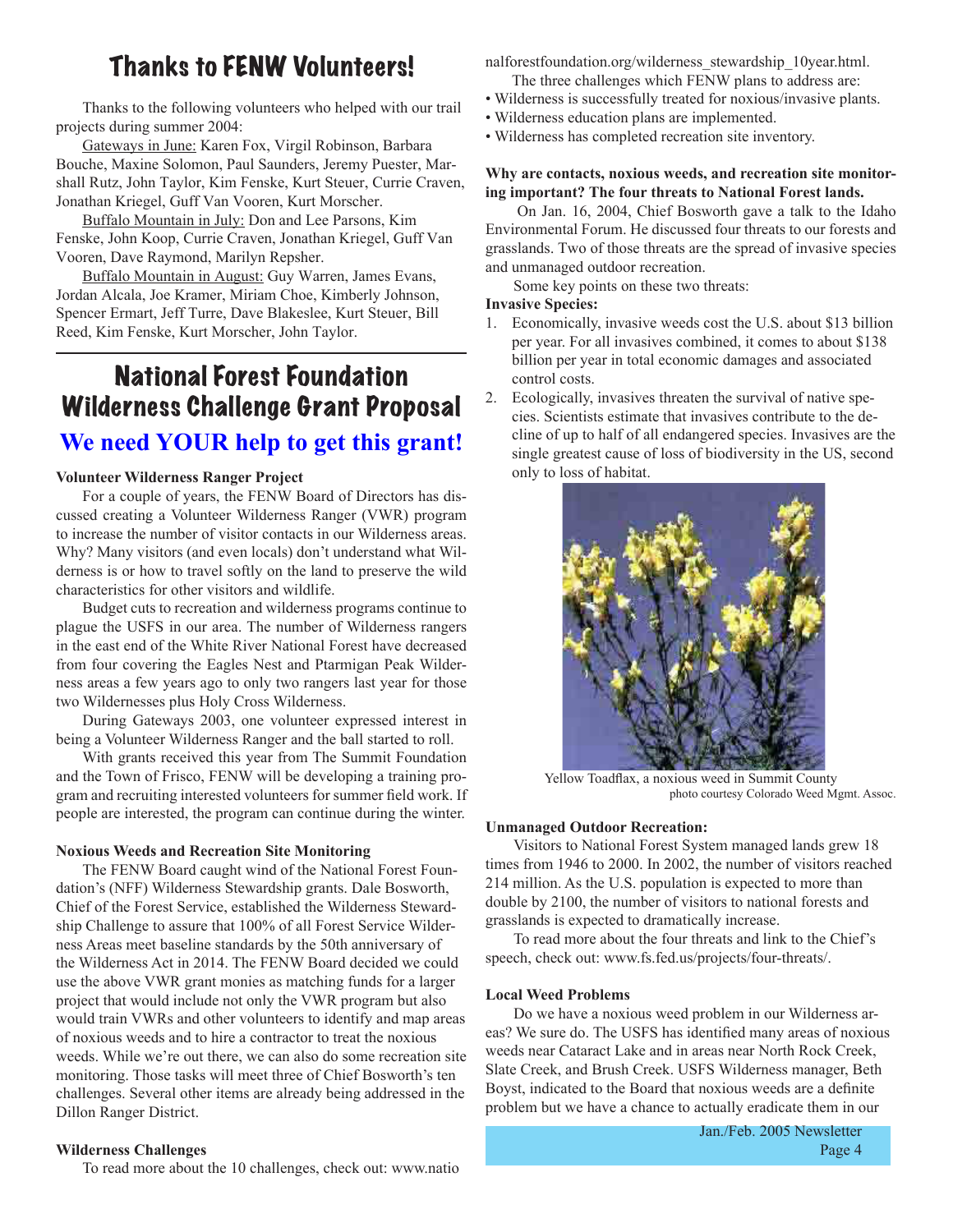area. Some areas in other White River National Forest Wildernesses have so many noxious weeds the most the USFS can do is contain the weeds and prevent them from spreading.



Oxeyed Daisies, noxious weeds in Summit County photo by Kim Fenske

**Please help us help our Wilderness areas!**

## Grant Strategy

The National Forest Foundation (NFF) grant is a 50-50 matching grant. The entire project of Volunteer Wilderness Ranger, recreation site monitoring, noxious weed inventory, and treatment of up to 60 acres of weeds in 30 days is estimated to cost \$21,350. Weed treatment alone is about \$15,500.

We plan to request 50% (\$10,675) from NFF.

FENW already has received grants and earmarked donations for \$5,350 in matching funds.We will pitch in money from our treasury from fundraisers, but need to save some dollars for seed money for future years of weed treatment.

## **We need to raise at least another \$4,500 in matching funds to show community sup- port!**

FENW will apply for a \$500 cost-sharing program from the Summit County noxious weed program (50-50 match).

We will also apply for a 50-50 matching grant from the Rocky Mountain Elk Foundation.

By applying donations and matching grants, FENW can show a lot of community support and involvement which will earn points toward winning the NFF grant.We'll earmark any extra donations for the following years of noxious weed treatment.

#### **How can YOU help?**

We need ideas and donations from FENW members and other community members, for example landowners down the Lower Blue, to generate matching funds for these grant proposals. Please talk with business owners, ranchers, landowners, community members, and open your own wallets just a little to contribute to the cause.

The noxious weed project will last at least three years because weed treatment on the same weed patch takes that long to be successful. Once we identify additional areas of noxious weeds, we will continue to apply for matching grants to treat them for three years each.

If you have any questions on our plans and fundraising, please contact Maryann at 468-6219 or maryann@fenw.org.

#### **Time Frame - Feb. 26, 2005**

The catch is that the grant proposal must be finalized by Feb.

26. The more matching funds and community support that we can document by then, the more chance we have of getting an NFF grant. We don't need the money by then, just the commitment.

If you or any of your friends would like to donate or pledge donations to the matching funds for this ambitious project, please make your checks payable to FENW, note the check is for the NFF grant proposal, and mail the check to OR send a pledge letter stating the amount you will donate if we get the NFF grant to:

FENW Grants P.O. Box 4504 Frisco, CO 80443-4504 **Thanks in advance!**

## FENW Board Meetings Change in meeting date

Members are always welcome to attend FENW Board meetings. We will now be meeting on the fourth Thursday of each month at 6 pm, usually in the County Commons in one of the rooms near the library. If you plan to attend, contact one of the Board members to verify time and place, just in case.

## FENW Secretary Needed!

FENW needs a secretary of the Board. Jonathan Kriegel is filling in for the time being, but he's already the VP, on the Forest Travel Management team, and heads up our trail projects.

If you would like to help out, please contact either Currie at currie@fenw.org or 453-9056 or Maryann at maryann@fenw.org or 468-6219.

## Wilderness Posters for Sale



FENW is still selling Colorado Wilderness 40th Anniversary posters. The photos on the poster were donated by John Fielder. Buy yours now at Wilderness Sports in Silverthorne. A bargain at \$18! Proceeds help FENW with many activities.

Page 5

## Travel Management Draft!?!

The White River National Forest is planning to release the draft Travel Management Plan in Spring 2005. A public comment period will then commence. The Travel Management Plan accompanies the Revised Forest Plan released in April 2002.The Final Travel Management Plan will be released about one year after the comment period ends.

Watch the FENW newsletter and website for more informa-